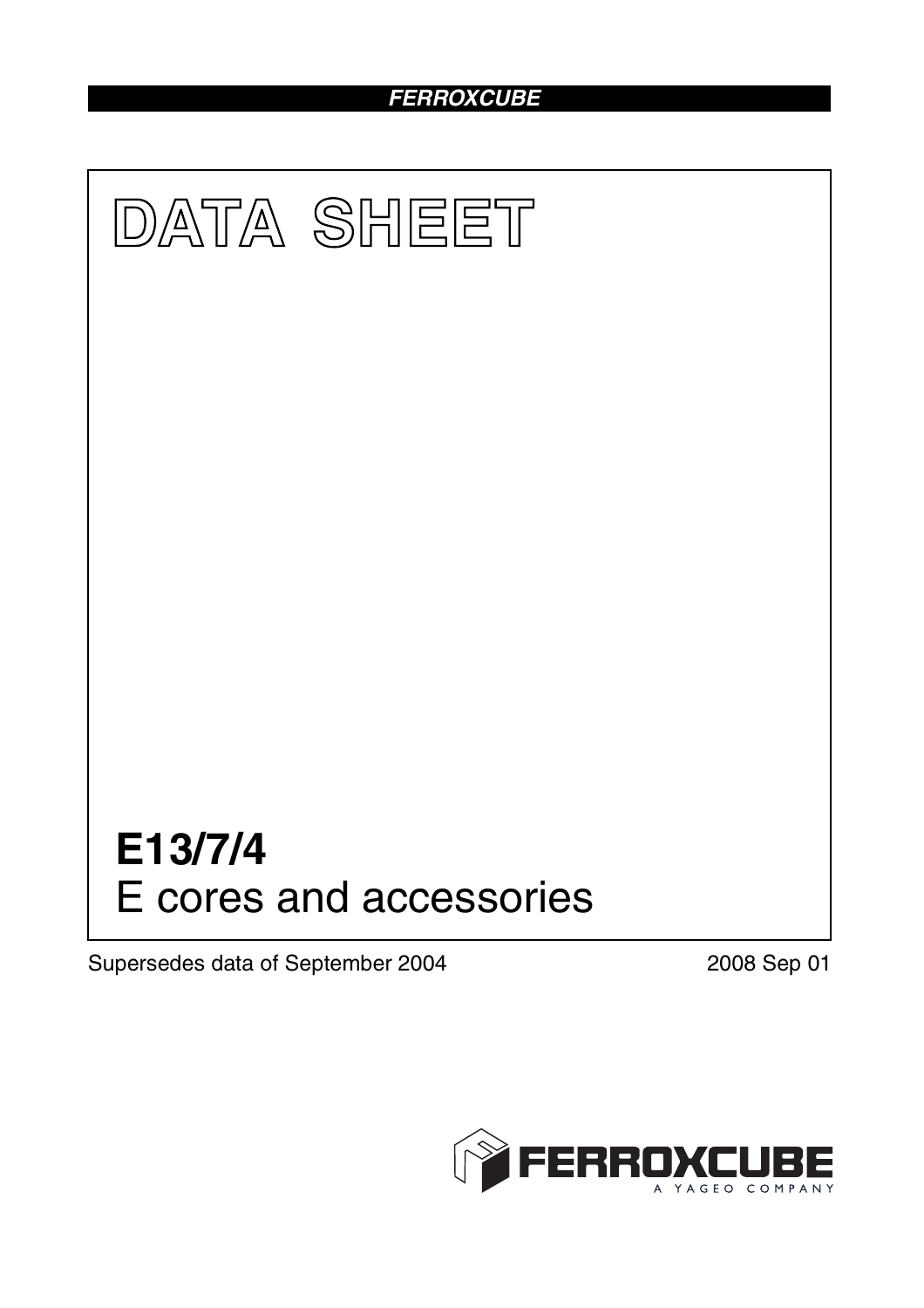#### **CORE SETS**

#### **Effective core parameters**

| <b>SYMBOL</b>   | <b>PARAMETER</b>  | <b>VALUE</b>  | <b>UNIT</b>     |
|-----------------|-------------------|---------------|-----------------|
| $\Sigma(I/A)$   | core factor (C1)  | 2.39          | $mm-1$          |
| $V_{e}$         | effective volume  | 369           | mm <sup>3</sup> |
| l <sub>e</sub>  | effective length  | 29.7          | mm              |
| A <sub>e</sub>  | effective area    | 12.4          | mm <sup>2</sup> |
| $\mathsf{m}$ in | minimum area      | 12.2          | mm <sup>2</sup> |
| m               | mass of core half | $\approx 0.9$ | g               |



#### **Core halves**

 $A_L$  measured in combination with a non-gapped core half, clamping force for  $A_L$  measurements, 15 ±5 N.

| <b>GRADE</b> | $A_L$<br>(nH) | $\mu_{\mathbf{e}}$ | <b>AIR GAP</b><br>$(\mu m)$ | <b>TYPE NUMBER</b> |
|--------------|---------------|--------------------|-----------------------------|--------------------|
| 3C90         | 63 $\pm$ 5%   | $\approx$ 120      | $\approx 320$               | E13/7/4-3C90-A63   |
|              | $100 + 8%$    | $\approx 190$      | $\approx$ 175               | E13/7/4-3C90-A100  |
|              | 160 ±8%       | $\approx 305$      | $\approx$ 100               | E13/7/4-3C90-A160  |
|              | $250 + 15%$   | $\approx 480$      | $\approx 55$                | E13/7/4-3C90-A250  |
|              | $315 + 15%$   | $\approx 600$      | $\approx 40$                | E13/7/4-3C90-A315  |
|              | 800 ± 25%     | $\approx$ 1525     | $\approx 0$                 | E13/7/4-3C90       |
| 3C92<br>des  | 630 ± 25%     | $\approx$ 1200     | $\approx 0$                 | E13/7/4-3C92       |
| 3C94         | 800 ± 25%     | $\approx 1525$     | $\approx 0$                 | E13/7/4-3C94       |
| 3C96<br>des  | 700 ± 25%     | $\approx$ 1330     | $\approx 0$                 | E13/7/4-3C96       |
| 3F3          | 63 $±5%$      | $\approx$ 120      | $\approx 320$               | E13/7/4-3F3-A63    |
|              | $100 + 8%$    | $\approx$ 190      | $\approx$ 175               | E13/7/4-3F3-A100   |
|              | 160 ±8%       | $\approx 305$      | $\approx$ 100               | E13/7/4-3F3-A160   |
|              | $250 + 15%$   | $\approx 480$      | $\approx 55$                | E13/7/4-3F3-A250   |
|              | $315 + 15%$   | $\approx 600$      | $\approx 40$                | E13/7/4-3F3-A315   |
|              | 700 ±25%      | $\approx$ 1330     | $\approx 0$                 | E13/7/4-3F3        |
| 3F35<br>des  | 560 ± 25%     | $\approx 1070$     | $\approx 0$                 | E13/7/4-3F35       |

# (EF12.6)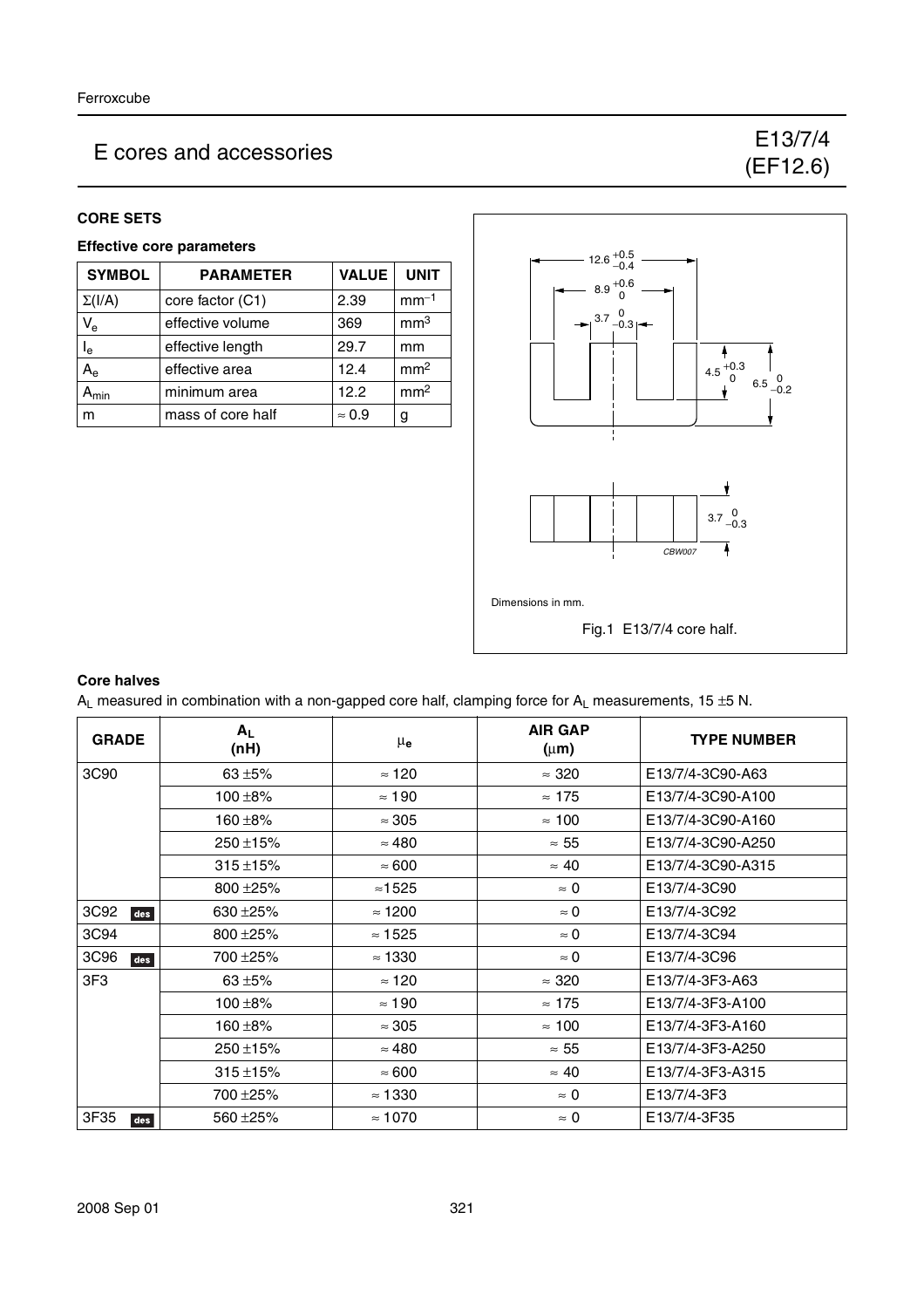#### **Core halves of high permeability grades**

Clamping force for  $A_L$  measurements, 15  $\pm$ 5 N.

| <b>GRADE</b> | AL<br>(nH) | μe             | <b>AIR GAP</b><br>(µm) | <b>TYPE NUMBER</b> |
|--------------|------------|----------------|------------------------|--------------------|
| 3E27         | 1500 ±25%  | $\approx$ 2800 | $\approx$              | E13/7/4-3E27       |

**Properties of core sets under power conditions**

|                  | $B(mT)$ at                                      | CORE LOSS (W) at                             |                                                 |                                                 |                                               |  |  |
|------------------|-------------------------------------------------|----------------------------------------------|-------------------------------------------------|-------------------------------------------------|-----------------------------------------------|--|--|
| <b>GRADE</b>     | $H = 250$ A/m;<br>$f = 25$ kHz;<br>$T = 100 °C$ | f = 25 kHz;<br>$B = 200$ mT;<br>$T = 100 °C$ | $f = 100$ kHz;<br>$B = 100$ mT;<br>$T = 100 °C$ | $f = 100$ kHz;<br>$B = 200$ mT;<br>$T = 100 °C$ | f = 400 kHz;<br>$B = 50 mT$ ;<br>$T = 100 °C$ |  |  |
| 3C <sub>90</sub> | $\geq 320$                                      | $\leq 0.05$                                  | $\leq 0.05$                                     |                                                 |                                               |  |  |
| 3C92             | $\geq$ 370                                      |                                              | $\leq 0.04$                                     | $\leq 0.2$                                      |                                               |  |  |
| 3C94             | $\geq$ 320                                      |                                              | $\leq 0.04$                                     | $\leq 0.2$                                      |                                               |  |  |
| 3C96             | $\geq$ 340                                      |                                              | $\leq 0.03$                                     | $\leq$ 0.16                                     |                                               |  |  |
| 3F <sub>3</sub>  | $\geq$ 320                                      |                                              | $\leq 0.05$                                     |                                                 | $\leq 0.07$                                   |  |  |
| 3F35             | $\geq$ 300                                      |                                              |                                                 |                                                 |                                               |  |  |

#### **Properties of core sets under power conditions (continued)**

|                 | $B(mT)$ at                                      | CORE LOSS (W) at                               |                                                 |                                            |                                                    |  |
|-----------------|-------------------------------------------------|------------------------------------------------|-------------------------------------------------|--------------------------------------------|----------------------------------------------------|--|
| <b>GRADE</b>    | $H = 250$ A/m;<br>$f = 25$ kHz;<br>$T = 100 °C$ | $f = 500$ kHz;<br>$B = 50$ mT;<br>$T = 100 °C$ | $f = 500$ kHz;<br>$B = 100$ mT;<br>$T = 100 °C$ | f = 1 MHz;<br>$B = 30$ mT;<br>$T = 100 °C$ | $f = 3$ MHz;<br>$\hat{B} = 10$ mT;<br>$T = 100 °C$ |  |
| 3C90            | $\geq 320$                                      |                                                |                                                 |                                            |                                                    |  |
| 3C92            | $\geq$ 370                                      |                                                |                                                 |                                            |                                                    |  |
| 3C94            | $\geq 320$                                      |                                                |                                                 |                                            |                                                    |  |
| 3C96            | $\geq$ 340                                      | $\leq 0.14$                                    |                                                 | —                                          |                                                    |  |
| 3F <sub>3</sub> | $\geq 315$                                      |                                                |                                                 |                                            |                                                    |  |
| 3F35            | $\geq$ 300                                      | $\leq 0.05$                                    | $\leq 0.39$                                     |                                            |                                                    |  |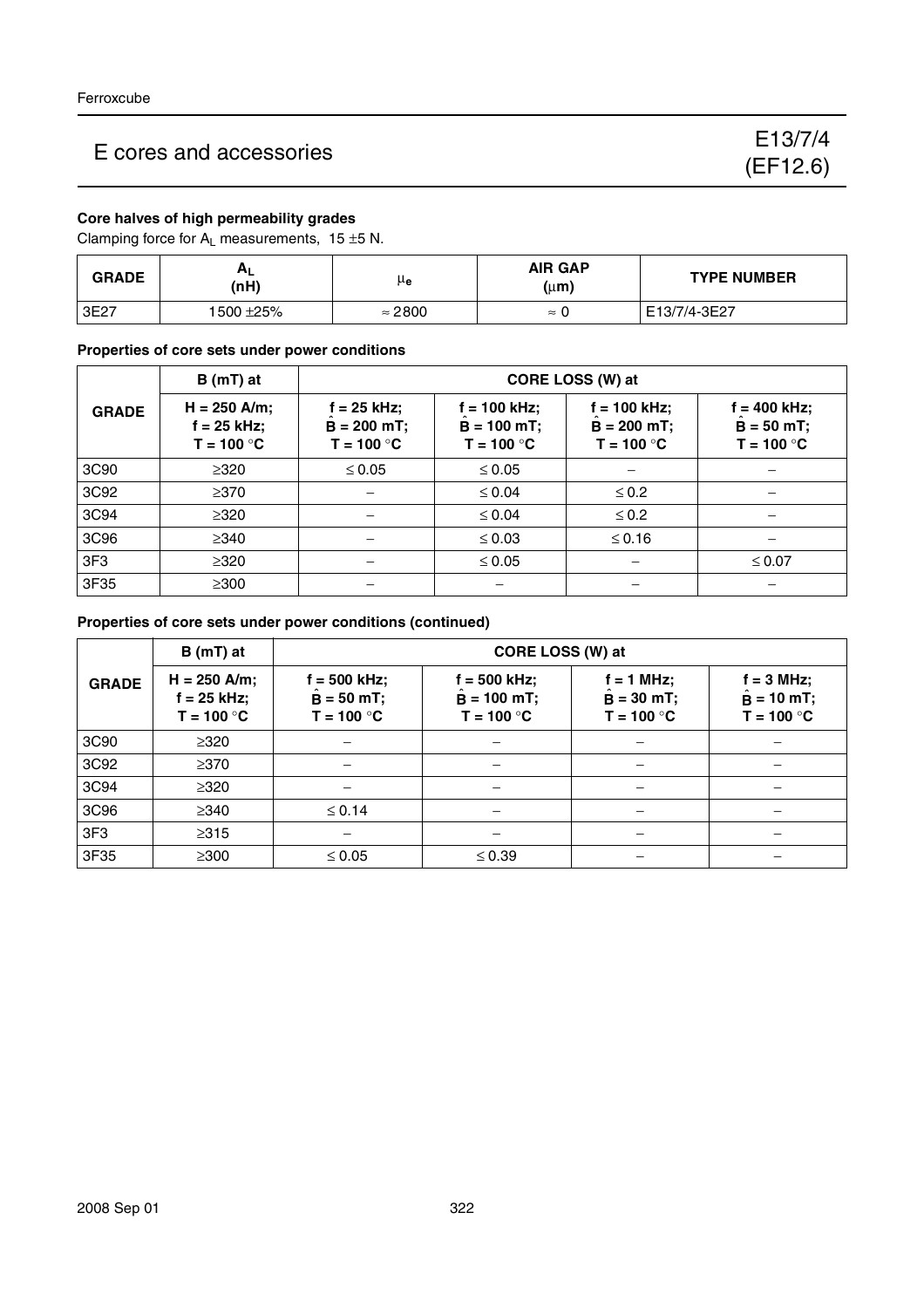#### **COIL FORMER**

#### **General data for 6-pins E13/7/4 coil former**

| <b>PARAMETER</b>              | <b>SPECIFICATION</b>                                                                                            |
|-------------------------------|-----------------------------------------------------------------------------------------------------------------|
| Coil former material          | polyamide (PA6.6), glass reinforced, flame retardant in accordance with<br>"UL 94V-0"; UL file number E41871(M) |
| Pin material                  | copper-tin alloy (CuSn), tin (Sn) plated                                                                        |
| Maximum operating temperature | 130 °C, "IEC 60085", class B                                                                                    |
| Resistance to soldering heat  | "IEC 60068-2-20", Part 2, Test Tb, method 1B, 350 °C, 3.5 s                                                     |
| Solderability                 | "IEC 60068-2-20", Part 2, Test Ta, method 1, 235 °C, 2 s                                                        |



#### **Winding data and area product for E13/7/4 6-pins coil former**

| <b>NUMBER OF</b><br><b>SECTIONS</b> | <b>WINDING</b><br><b>AREA</b><br>(mm <sup>2</sup> ) | <b>MINIMUM</b><br><b>WINDING</b><br><b>WIDTH</b><br>(mm) | <b>AVERAGE</b><br><b>LENGTH OF</b><br>TURN<br>(mm) | <b>AREA</b><br><b>PRODUCT</b><br>Ae x Aw<br>$\text{(mm}^4)$ | <b>TYPE NUMBER</b> |
|-------------------------------------|-----------------------------------------------------|----------------------------------------------------------|----------------------------------------------------|-------------------------------------------------------------|--------------------|
|                                     | 11.6                                                | 7.1                                                      | 24                                                 | 144                                                         | CPH-E13/7/4-1S-6P  |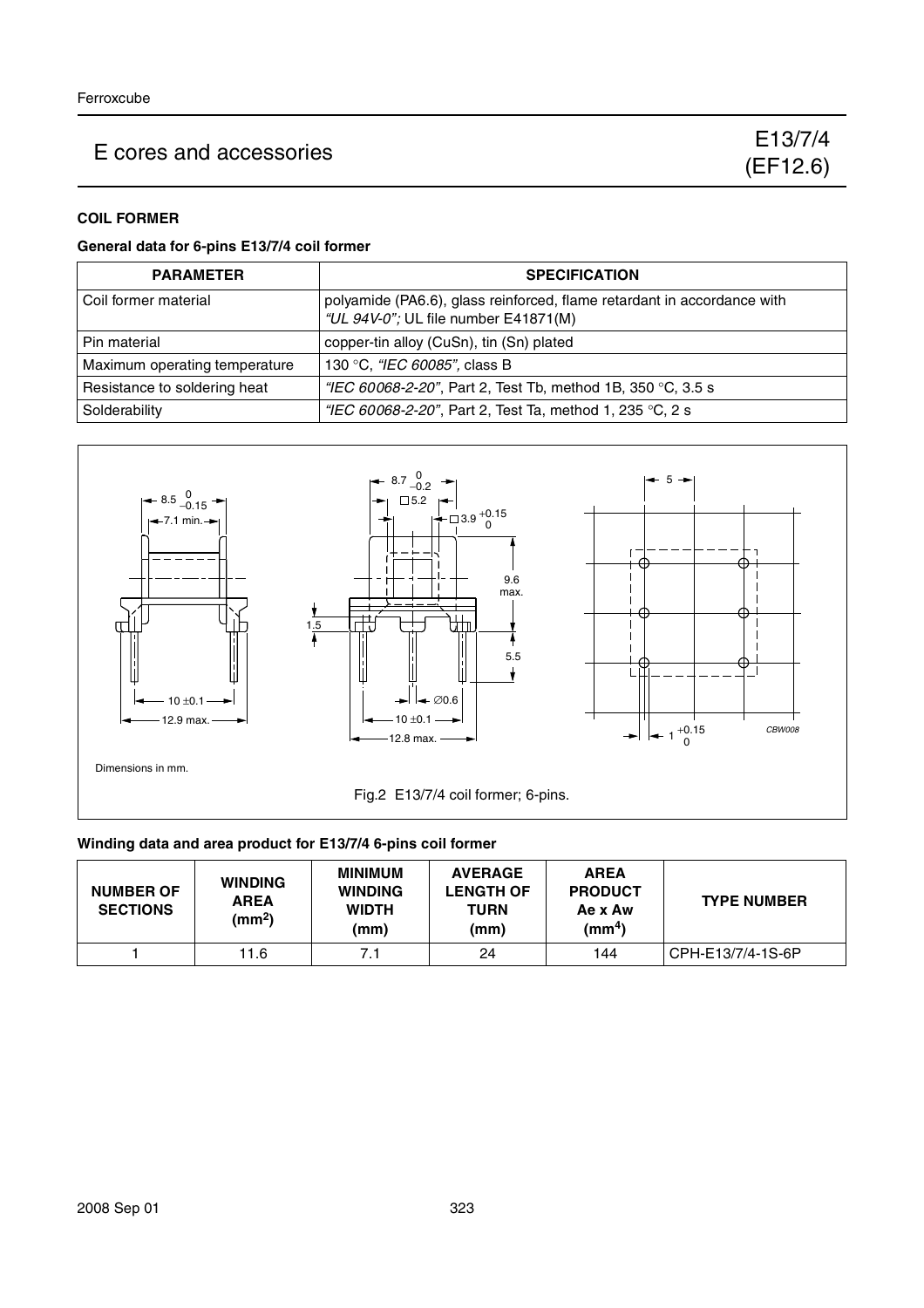#### **COIL FORMER**

#### **General data for 10-pads E13/7/4 SMD coil former**

| <b>PARAMETER</b>              | <b>SPECIFICATION</b>                                                                                               |
|-------------------------------|--------------------------------------------------------------------------------------------------------------------|
| Coil former material          | phenolformaldehyde (PF), glass reinforced, flame retardant in accordance with<br>"UL 94V-0"; UL file number E59481 |
| Pin material                  | copper-clad steel, tin (Sn) plated                                                                                 |
| Maximum operating temperature | 180 °C, "IEC 60085", class H                                                                                       |
| Resistance to soldering heat  | "IEC 60068-2-20", Part 2, Test Tb, method 1B: 350 °C, 3.5 s                                                        |
| Solderability                 | "IEC 60068-2-20", Part 2, Test Ta, method 1                                                                        |



#### **Winding data and area product for E13/7/4 SMD coil former**

| <b>NUMBER</b><br><b>OF</b><br><b>SECTIONS</b> | <b>NUMBER</b><br>OF PINS | <b>PIN</b><br><b>POSITIONS</b><br><b>USED</b> | <b>WINDING</b><br><b>AREA</b><br>(mm <sup>2</sup> ) | <b>MINIMUM</b><br><b>WINDING</b><br><b>WIDTH</b><br>(mm) | <b>AVERAGE</b><br><b>LENGTH</b><br><b>OF</b><br><b>TURN</b><br>(mm) | <b>AREA</b><br><b>PRODUCT</b><br>Ae x Aw<br>(mm <sup>4</sup> ) | <b>TYPE NUMBER</b>   |
|-----------------------------------------------|--------------------------|-----------------------------------------------|-----------------------------------------------------|----------------------------------------------------------|---------------------------------------------------------------------|----------------------------------------------------------------|----------------------|
|                                               | 10                       | all                                           | 10.4                                                | 7.2                                                      | 29.6                                                                | 129                                                            | CSH-E13/7/4-1S-10P-C |
|                                               | 6                        | 1,2,4,5,7,9                                   | 10.4                                                | 7.2                                                      | 29.6                                                                | 129                                                            | CSH-E13/7/4-1S-6P-C  |
|                                               |                          | 1,2,3,4,5,7,9                                 | 10.4                                                | 7.2                                                      | 29.6                                                                | 129                                                            | CSH-E13/7/4-1S-7P-C  |